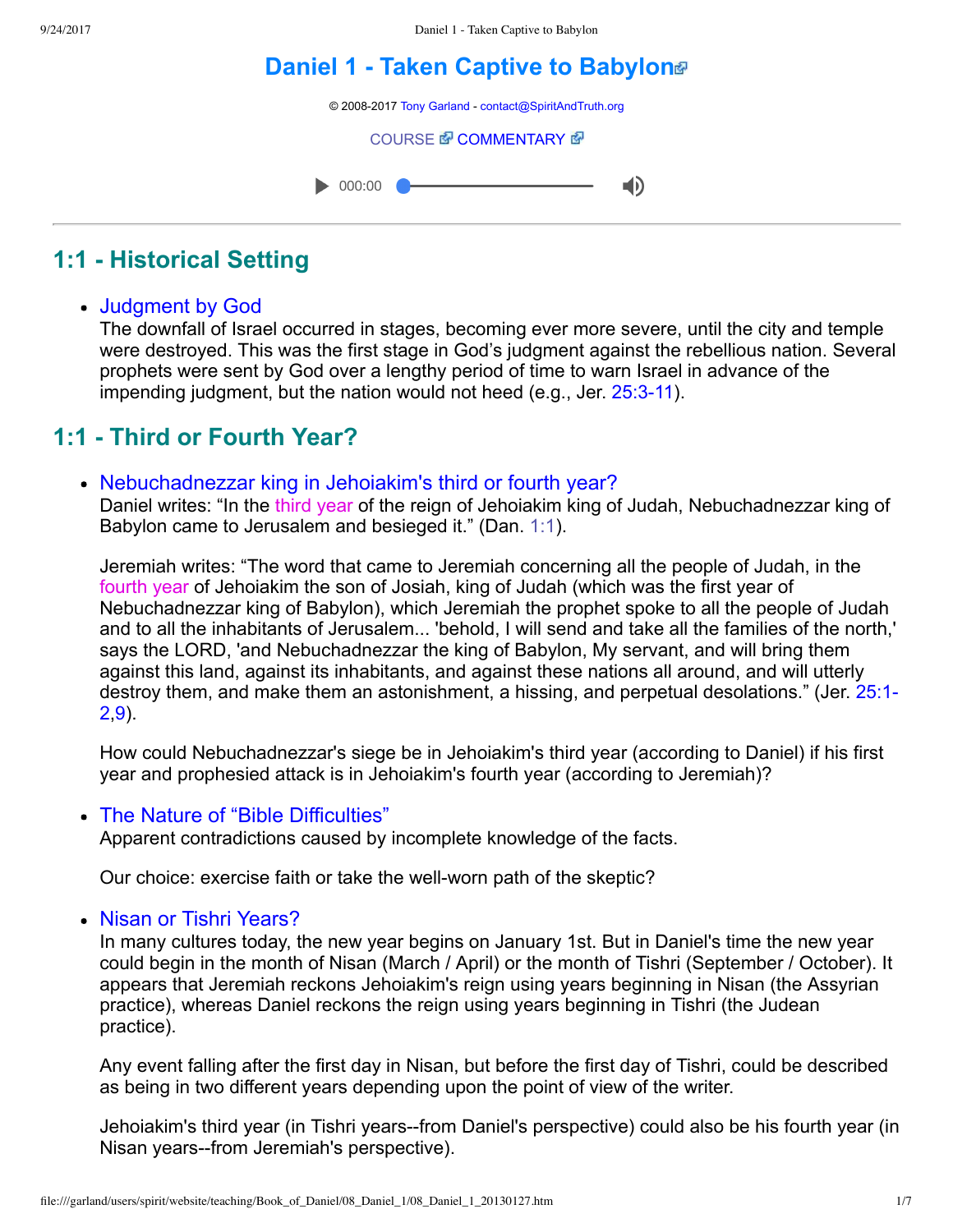

the king's and considered "year zero." His first year didn't start until the next new year.

In Israel: the first (partial) year was the king's first year (non-accession reckoning).

A writer using non-accession reckoning would count one additional year in a king's reign than another writer using accession-year reckoning.

Daniel appears to have used accession-year reckoning, whereas Jeremiah did not.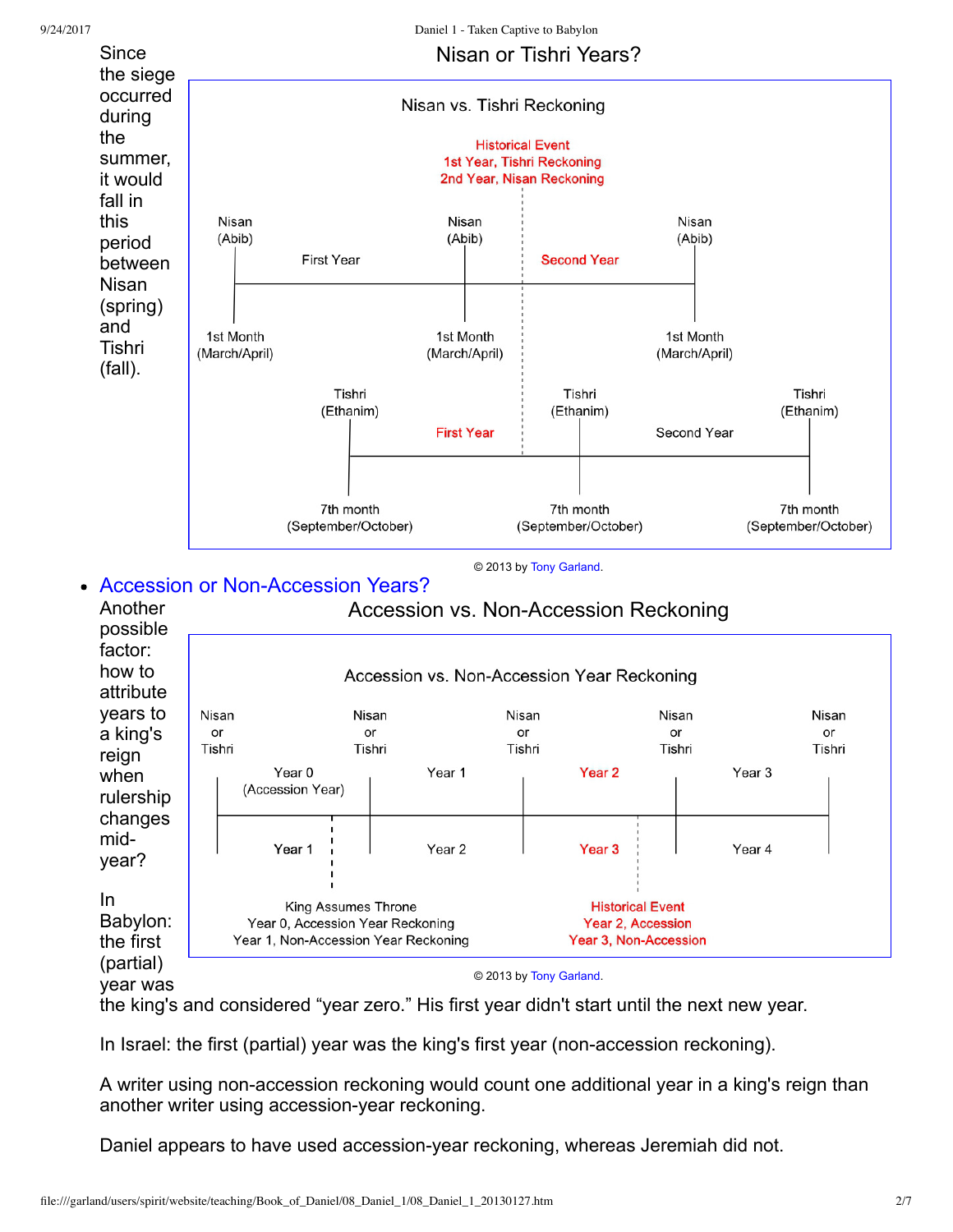#### Daniel Taken Prior to Carchemish?

There is yet another possibility. If Nebuchadnezzar laid siege to Jerusalem prior to the battle of Carchemish, then it could be that Daniel [1:1](http://www.spiritandtruth.org/bibles/nasb/b27c001.htm#Dan._C1V1) and Jeremiah  $25:1-2$  are describing two different events. Daniel would be describing an attack at an earlier time than Jeremiah who relates an event in Nebuchadnezzar's first year near the time of the battle of Carchemish.

Some commentators feel this is unlikely because they doubt Nebuchadnezzar could have penetrated as far as Jerusalem prior to the battle of Carchemish when Pharaoh Neco of Egypt was defeated and lost control over the region.

## **1:1 King of Babylon**

#### • Neo-Babylon (New Babylon)

Hebrew word behind "Babylon" is babel which is associated with the first kingdom recorded in Scripture: the city of Babel founded by Nimrod (Gen. [10:10;](http://www.spiritandtruth.org/bibles/nasb/b01c010.htm#Gen._C10V10) [11:9\)](http://www.spiritandtruth.org/bibles/nasb/b01c011.htm#Gen._C11V9).

God judged mankind's refusal to disperse and fill the earth through the introduction of languages (Gen. 11:7-8).

This association of Babel with confusion is also evident in how Scripture represents the restless confusion of the wicked "peoples" and "nations" with the sea (Isa.  $17:12-13$ ,  $57:19-21$ ; Jer.  $6:22-$ 23; Rev. [17:1,](http://www.spiritandtruth.org/bibles/nasb/b66c017.htm#Rev._C17V1) [15\)](http://www.spiritandtruth.org/bibles/nasb/b66c017.htm#Rev._C17V15).

We believe this association is a subtle clue concerning the Gentile origin of the beasts depicted in Daniel (Dan. [7:3\)](http://www.spiritandtruth.org/bibles/nasb/b27c007.htm#Dan._C7V3) and Revelation (Rev. [13:1\)](http://www.spiritandtruth.org/bibles/nasb/b66c013.htm#Rev._C13V1) who arise from the sea.

### **1:2 God's Sovereign Judgment**

#### • "the Lord gave"

Judgment of Israel was according to the Mosaic covenant under which she had bound herself before God (Ex. 19:5-8; 24:6-8; Deu. [29:1](http://www.spiritandtruth.org/bibles/nasb/b05c029.htm#Deu._C29V1), [9](http://www.spiritandtruth.org/bibles/nasb/b05c029.htm#Deu._C29V9), [12](http://www.spiritandtruth.org/bibles/nasb/b05c029.htm#Deu._C29V12), [14](http://www.spiritandtruth.org/bibles/nasb/b05c029.htm#Deu._C29V14); [31:16,](http://www.spiritandtruth.org/bibles/nasb/b05c031.htm#Deu._C31V16) [20;](http://www.spiritandtruth.org/bibles/nasb/b05c031.htm#Deu._C31V20) cf. Jer. [34:18\)](http://www.spiritandtruth.org/bibles/nasb/b24c034.htm#Jer._C34V18).

Judgment due to 1) Israel's continual idolatry and the unjust reign of her leaders from the throne of David; and 2) because she had failed to keep the Sabbath of the land for a period of 490 years, a period of 70 x 7 (Lev. 26:33-34; 2Chr. 36:17-21).

This becomes the basis of the famous prophecy of Seventy Sevens in Daniel [9.](http://www.spiritandtruth.org/bibles/nasb/b27c009.htm#Dan._C9V1)

## **1:2 Land of Shinar**

#### • The Kingdom of Man

The land of Shinar is a reference to southern Mesopotamia, the region of Babylon, near modernday Bagdad.

Mentioned to connect Neo-Babylonia under Nebuchadnezzar with Babel under Nimrod.

Represents the pride and human independence which characterized Nimrod's kingdom of Babel.

The "kingdom of man" in opposition to the "kingdom of God."

The throne of man (Times of the Gentiles) vs. the throne of David.

## **1:2 Temple Vessels Stolen**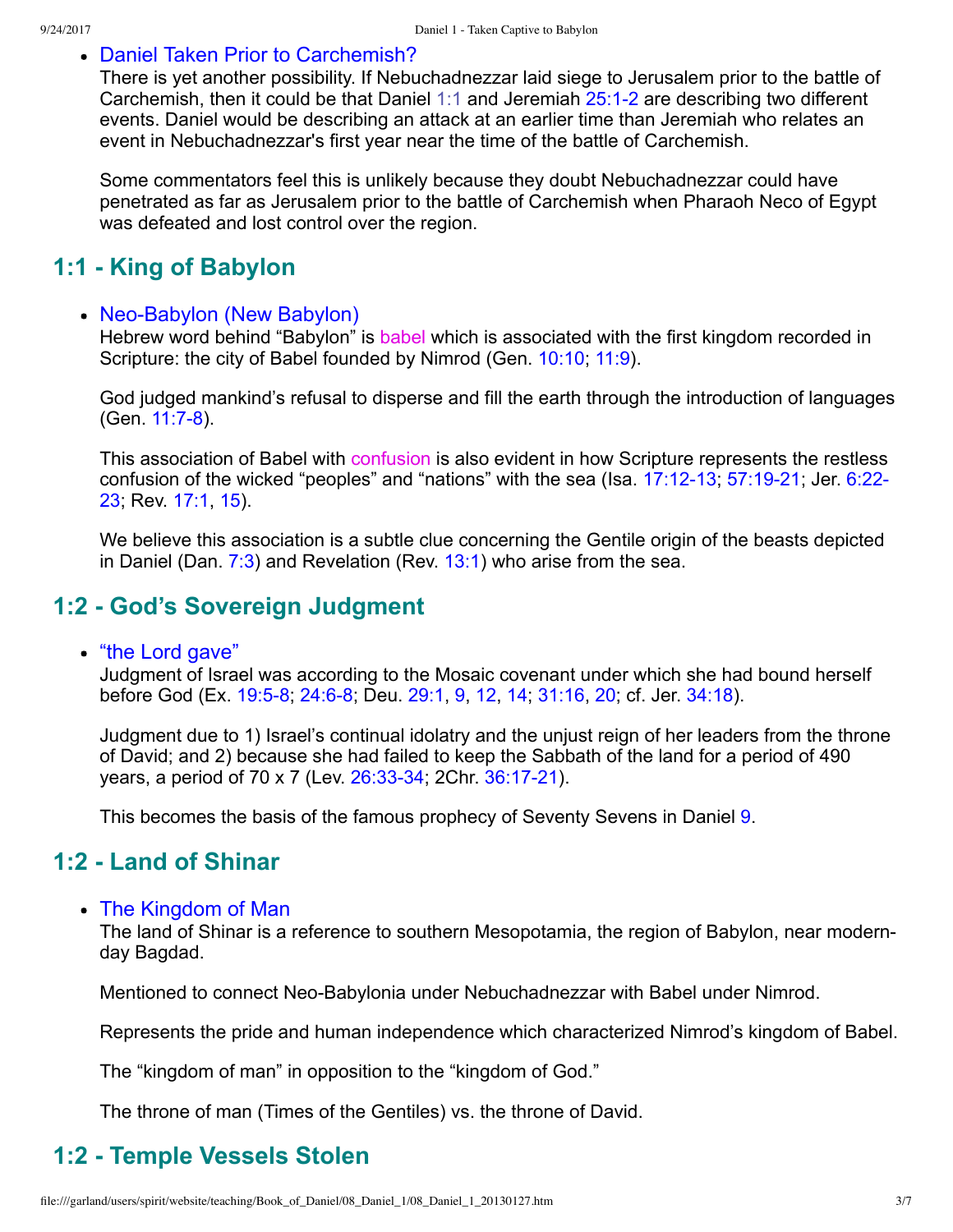#### Contest of Gods

By taking the temple vessels to the house of his god, Nebuchadnezzar was honoring his god, but also demonstrating the superiority of his god over the God of Israel.

While articles from Yahweh's temple remain in the hands of a Gentile pagan power, the implication is that Yahweh is powerless to do anything about it.

This creates a historical tension which God ultimately resolves by overthrowing Babylon, in part, due to the desecration of these same vessels by Belshazzar (Dan. [5:30](http://www.spiritandtruth.org/bibles/nasb/b27c005.htm#Dan._C5V30)).

## **1:37 Program of Training**

#### • Integration and Indoctrination

The word for "young men" can describe an age range from a helpless child up to a young adult. If Daniel was born around 620 B.C., then he would have been about age 15.

To train the young men for service in Nebuchadnezzar's court.

Immersion in Babylonian ways to purge them of their identity and Jewishness—a brainwashing of sorts.

God's plan: sending Daniel ahead in preparation for the rest of the Jews who would arrive in the next two deportations. (Daniel was already in Babylon for eight years when Judeans of the captivity of 597 arrived, and eighteen years when those of 587 came.)

Like Joseph in Egypt (Gen.  $50:16-20$ ) and Mordecai (Est.  $2:5-6$ ; [10:3\)](http://www.spiritandtruth.org/bibles/nasb/b17c010.htm#Est._C10V3).

## **1:37 New Names**

#### A Change of Identity?

Considerable uncertainty concerning the meaning of the Babylonian names.

Hebrew names recognized characteristics of Yahweh, whereas the new Babylonian names celebrated pagan gods.

See the commentary for additional discussion regarding possible meanings of the Babylonian names.

## **1:816 Steadfast Faith**

• Purposed in His Heart

Daniel could have become bitter toward his own people and God since their disobedience led to his predicament at the hand of God. After all, wasn't it God Who had failed him by allowing his capture and forced deportation?

He was a captive of a powerful foreign king in the land of that king and could lose his life.

There was undoubtedly great peer-pressure to accept the king's food like all the other young men.

The food was no doubt of excellent quality which would be tempting.

His parents were 900 miles away and would not know if he chose to compromise.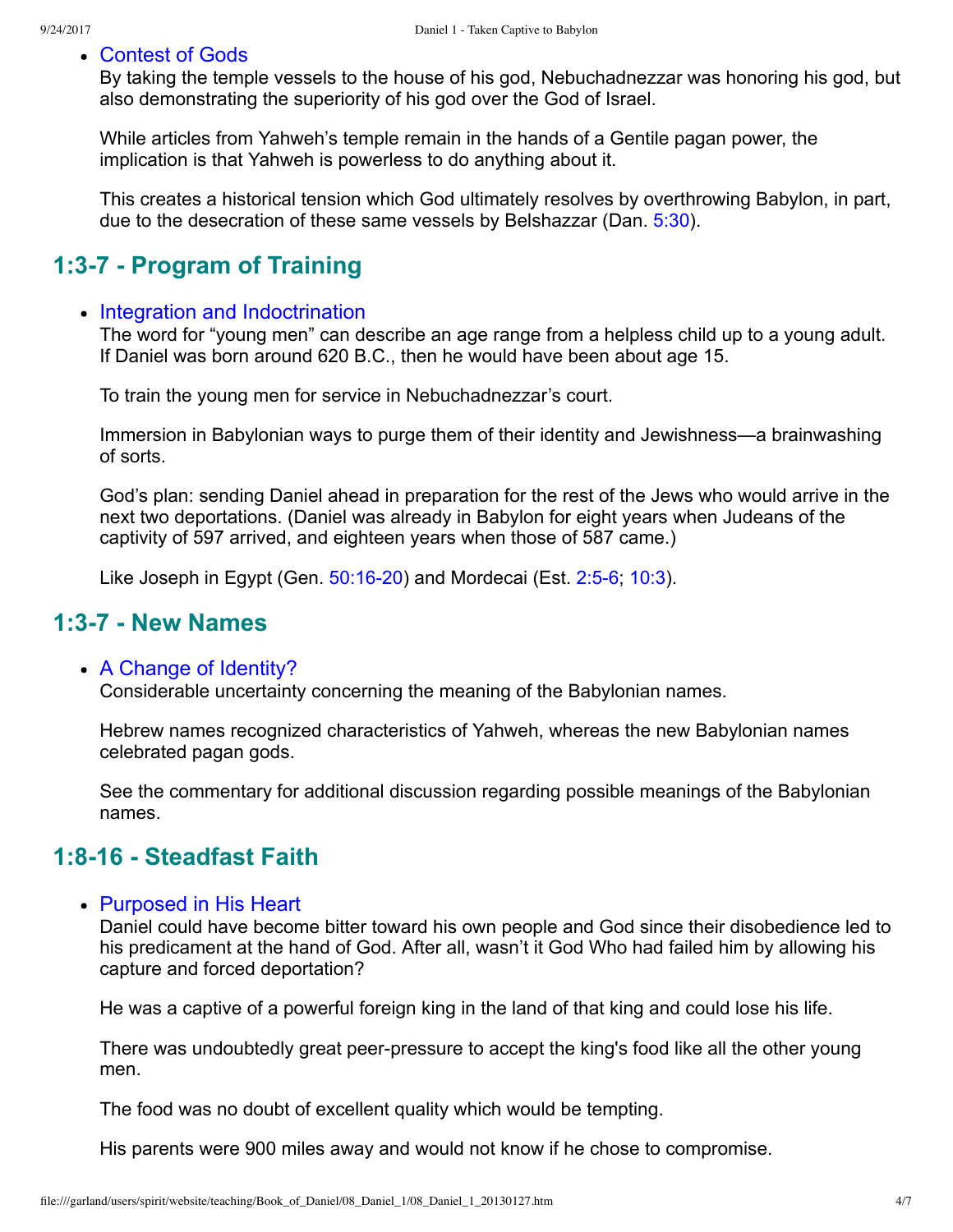He was a young lad, not someone in leadership or destined to serve as a priest.

## **1:816 Refusal to be Defiled**

#### • Problems with Meat and Wine

Levitical regulations regarding unclean animals (Lev.  $11:45-47$ ; Acts  $10:14-16$ ).

Kosher preparation to avoid eating fat or blood (Lev.  $3:17$ ,  $7:26$ ;  $17:10-14$ ; [19:26\)](http://www.spiritandtruth.org/bibles/nasb/b03c019.htm#Lev._C19V26).

Meat and wine dedicated to a pagan god (1Cor. 10:19-28).

The term for "vegetables" includes grains. Unlike meat and wine, these were probably not dedicated.

## **1:816 God's Response**

#### • Better and Fatter Flesh

The word for "fatter" flesh means being physically healthy, not necessarily heavier.

Daniel's wisdom in proposing the test.

Daniel's confidence that God would respond.

## **1:1720 Knowledge and Skill**

#### Granted by God

A combination of natural and spiritual gifts.

These young men had great natural abilities. All people have natural abilities from God.

Their natural abilities were augmented by spiritual abilities and gifts which God gives to those who trust in Him.

The combination can be extremely powerful and useful: true knowledge and Godly wisdom!

Not for personal benefit alone, but for a witness to the Babylonians (Dan. 2:24-28, 45-47, 3:28-30; [4:13](http://www.spiritandtruth.org/bibles/nasb/b27c004.htm#Dan._C4V1), [27;](http://www.spiritandtruth.org/bibles/nasb/b27c004.htm#Dan._C4V27) [5:1922;](http://www.spiritandtruth.org/bibles/nasb/b27c005.htm#Dan._C5V19) [6:2022](http://www.spiritandtruth.org/bibles/nasb/b27c006.htm#Dan._C6V20)) and for the benefit of Israel in captivity (Dan. [1:19,](http://www.spiritandtruth.org/bibles/nasb/b27c001.htm#Dan._C1V19) [21](http://www.spiritandtruth.org/bibles/nasb/b27c001.htm#Dan._C1V21); [2:49](http://www.spiritandtruth.org/bibles/nasb/b27c002.htm#Dan._C2V49); [6:3](http://www.spiritandtruth.org/bibles/nasb/b27c006.htm#Dan._C6V3)).

#### Godly vs. Worldly Wisdom Daniel recognized his wisdom was granted from God (Dan. [2:10\)](http://www.spiritandtruth.org/bibles/nasb/b27c002.htm#Dan._C2V10).

Daniel's wisdom became well known (Eze. 28:2-3)

## **1:1720 Visions and Dreams**

• Unique to Daniel

Only Daniel had this special spiritual endowment.

"Visions" denotes "a communication from God to be communicated to others, with a focus on the visual aspects of the communication."

Visions concerning the sequence of Gentile kingdoms during the Times of the Gentiles (Dan. 7:2-28; 8:1-27; 10:1-12[:3](http://www.spiritandtruth.org/bibles/nasb/b27c010.htm#Dan._C10V3)).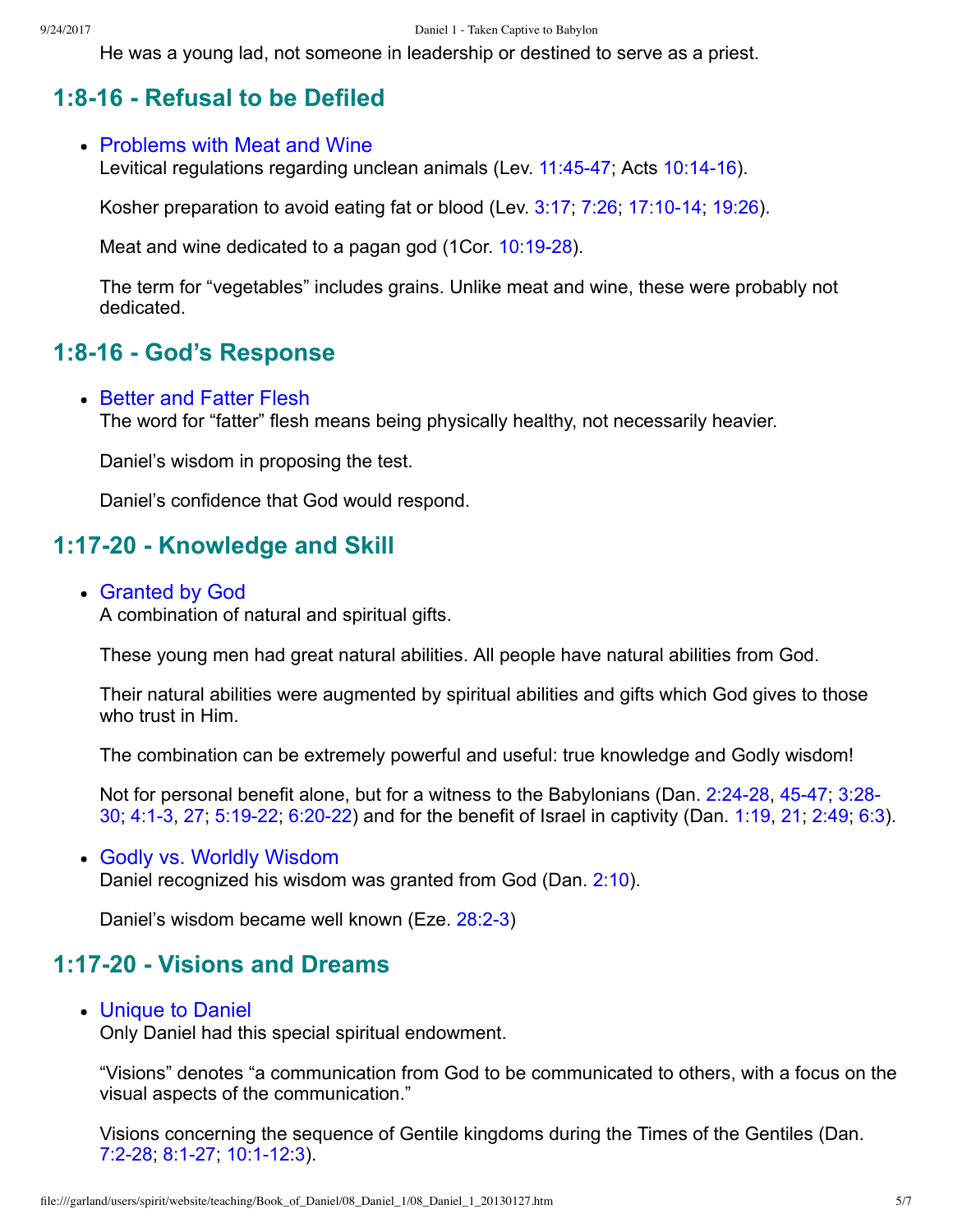"Dreams" denotes "a series of thoughts, images, or feelings that occur during sleep as a natural altered state of awareness, with a focus on the images a dream invokes."

Both Daniel and Joseph were given revelation in dreams (Gen.  $37:5-10$ ; Dan.  $7:1$ ) as well as the ability—through God—to interpret the dreams of others (Gen. [40:5;](http://www.spiritandtruth.org/bibles/nasb/b01c040.htm#Gen._C40V5) [41:15;](http://www.spiritandtruth.org/bibles/nasb/b01c041.htm#Gen._C41V15) Dan. [2:1](http://www.spiritandtruth.org/bibles/nasb/b27c002.htm#Dan._C2V1); [4:5\)](http://www.spiritandtruth.org/bibles/nasb/b27c004.htm#Dan._C4V5).

# **1:21 Daniel Outlasts Babylon**

#### First Year of Cyrus

Chronological indicators within the book of Daniel (Dan. [1:1](http://www.spiritandtruth.org/bibles/nasb/b27c001.htm#Dan._C1V1), [21](http://www.spiritandtruth.org/bibles/nasb/b27c001.htm#Dan._C1V21); [2:1;](http://www.spiritandtruth.org/bibles/nasb/b27c002.htm#Dan._C2V1) [5:31;](http://www.spiritandtruth.org/bibles/nasb/b27c005.htm#Dan._C5V31) [7:1;](http://www.spiritandtruth.org/bibles/nasb/b27c007.htm#Dan._C7V1) [8:1](http://www.spiritandtruth.org/bibles/nasb/b27c008.htm#Dan._C8V1); [9:1;](http://www.spiritandtruth.org/bibles/nasb/b27c009.htm#Dan._C9V1) [10:1\)](http://www.spiritandtruth.org/bibles/nasb/b27c010.htm#Dan._C10V1).

The first year of Cyrus dates to 536 B.C. It is mentioned here because of its significance.

Daniel remained in Babylon until at least the third year of Cyrus in 534 B.C. when he received his final vision (Dan.  $10:1$ ).

Significance of the first year of Cyrus: 1) Cyrus issued a decree to allow Jews to return to Jerusalem; 2) Daniel outlasted the entire Babylonian regime which took him captive.

# **Application**

- The True Source of Wisdom God alone is the true source of wisdom (Col.  $2:8$ ; Eph.  $4:17-18$ ).
- Living in the Kingdom of Man Daniel shows us how to successfully live as followers of God amidst a pagan culture.
- Establishing a Scriptural Foundation Daniel and his friends were already rooted in the faith before calamity struck. They knew God's Word and had it hidden in their heart from a very early age.

This allowed them to stand when others would have failed.

Accepting the Sovereignty of God

Daniel did not personally deserve any of the things which happened to him.

Rather than become bitter and useless to God, he saw God's sovereign hand in the calamity.

The result was a long history of useful service to God and his people.

Walking Consistently For the Distance

Daniel's consistent service spanned a period of approximately 70 years.

His started out with a desire to follow God (here).

He ended with a desire to follow God (in the lion's den at the approximate age of 80).

#### $\bullet$  Christianity is All-Inclusive

Wherever God has placed us is our place of service.

There is no such thing as separation between religious and secular service.

Our purpose is to know God and serve him in every area of life.